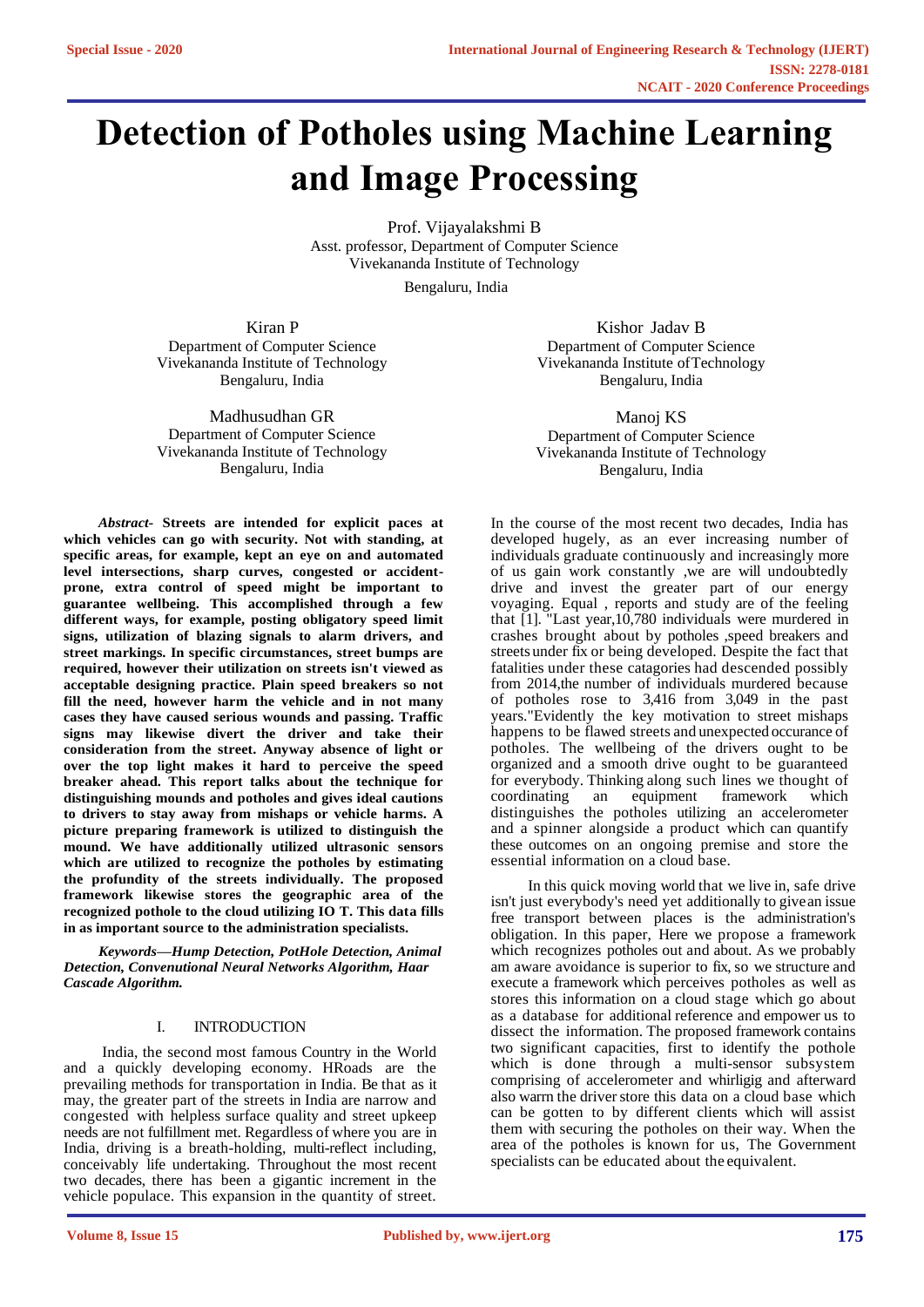#### II. PROBLEM STATEMENT

#### Potholes have been a difficult issue and have

become a dangerforsafe street travel,so asto beat the issue we are proposing this framework utilizing MI(Machine Learning) and Image Processing. which will recognize the potholes and by doing so we can proficiently handle the issue.

#### III. SCOPE AND OBJECTIVES

 Pot holes are a heavy issue andbecame a threat for safe road travel, so as to beat the problem we are proposing this technique using machine learning and image processing, which can detect the pot holes and by doing so we will efficiently tackle thedifficulty.

- Better road safety: Machines aren't at risk of human-error and distractions, resulting in swift and appropriate responses in real- time road conditions.
- Reduced commute time: With vehicles communicating through one another and

These directions give you essential you rules for getting ready camera-prepared papers for McGraw- Hill gathering procedures/Journal Publications.

In India ordinarily streets have speed breakers so the vehicle's speed can be controlled to keep away from mishaps. Be that as it may, speed breakers are unevenly appropriated with lopsided and informal statures.

Potholes, shaped are because of substantial downpours and development of the overwhelming vehicles, additionally become a significant explanation behind mishaps and loss of human lives. As indicated by the review report of us "Street Accidents in India, 2011", an aggregate of 1,42,455 individuals had lost their carries on with because of street mishaps. Of these, almost 1.4 percent or about 2,200 fatalities were because of helpless state of streets. To address the previously mentioned issues are, a financially savvy arrangement is required that gathers the data about the potholes and bumps and furthermore causes drivers to drive securely. With the proposed framework has been made to underwrite drivers to avert the mishaps caused because of potholes and raised protuberances.

> using modern GPS systems, commute times is greatly reduced as self-driving vehicle decreases the "phantom effect" in modern-day traffic.

- Increased productivity: Reduced commute times mean longer are often spent on what depends more.
- Reduced expenditure: Reduction in accidents will directly cause reduced expenditure on damages.
- Environment-friendly: Efficient performance driving forms of the self- driving car will result in loweremissions.

## IV. IMPORATNCE OF THE PROJECT

Improving the safety of traffic is an Important issue Indian telecomservices (ITC) and the potholes on the road causes serious harmto drivers'safety.Thistechnique can be used detect potholes with lower cost in a complete environment. This study proposes a potholes detection method based on the machine learning and imageprocessing.

#### V. SOFTWARE ANDHARDWARE REQUIREMENTS

- SD-card It is mainly used to provide high capacity memory in a small size.
- LCD Display It is used to produce a visible image. It allows the display to be much thinner when compared to cathode ray tube technology.
- Raspberry Pi : It is the device that enables people of all ages to explore computing, and to learn how to programin languages like scratch and python.
- Camera It is the optical instrument used to record images.
- Ultrasonic sensor It uses high frequency sound waves to resonate a desired frequency and convert electric energyinto acoustic energy, and vice versa.

## *A. HARDWARECOMPONENTS*

## *i. RASPBERRYPI*

The Raspberry Pi could be a small low cost single board computer having a processor speed starting from 700 MHz to 1.2 GHz for the Pi 3.The on-board memory ranges from 256 MB to 1 GB RAM. The boards supports up to 4 USB ports together with HDMI port. Along from all this it's number of GPIO pins which support protocols like I²C.Moreover it also supports Wi-Fi and Bluetooth facility which makes device very compatible with other devices. It supports Scratch and Python programming languages. It supports many operating systems like Ubuntu MATE, Snappy Ubuntu, Pidora, Linutop and plenty of more out of which Raspbian is specifically designed to support Raspberry Pi's hardware.



Fig 1. Raspberry Pi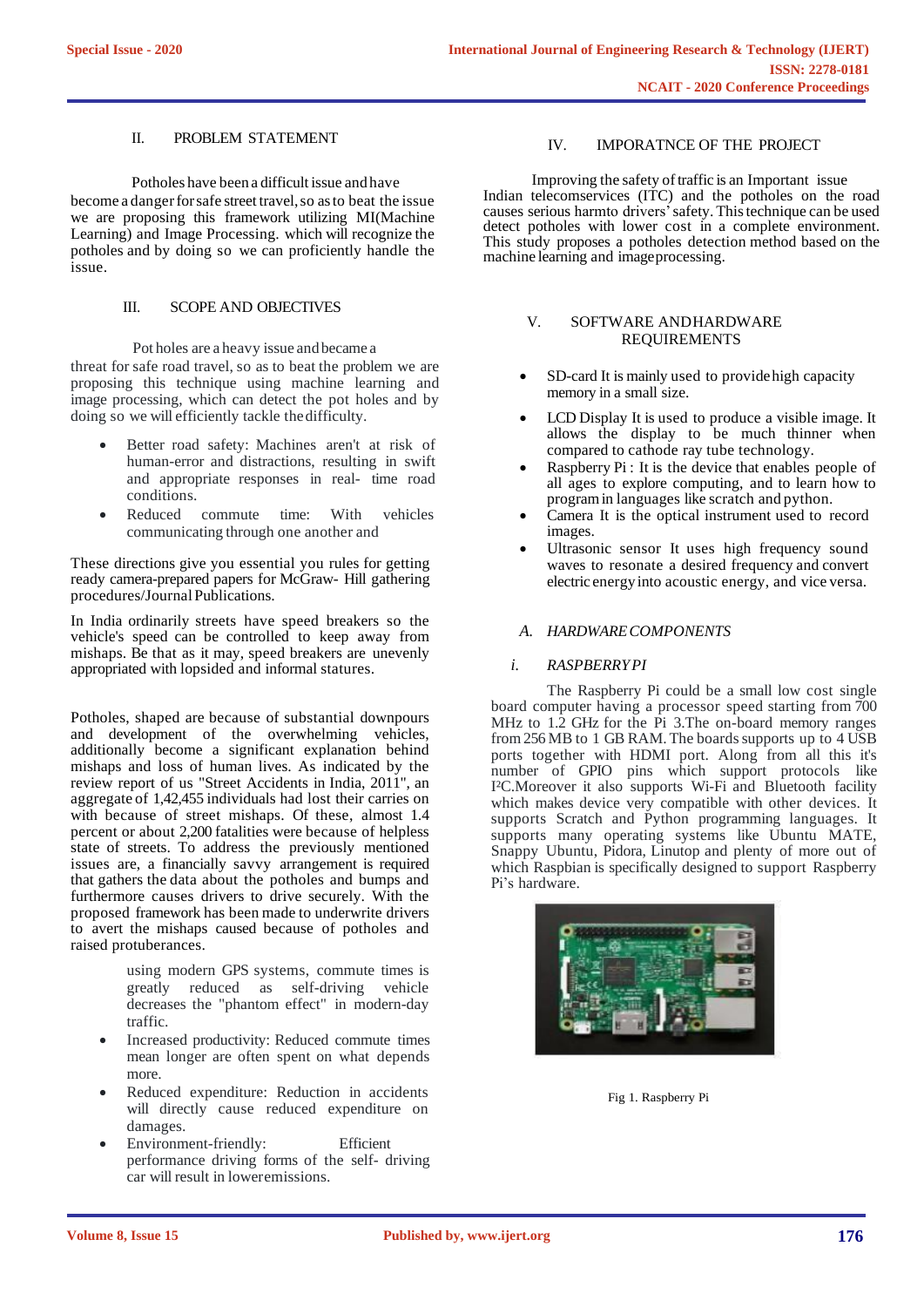## *ii. PI CAMERA*

Pi camera is great gadget to capture time- lapse, pic with great video clarity. It connects to Raspberry Pi via a versatile elastic cord which supports serial interface. The camera image sensor incorporates a resolution of 5 megapixels and features a focused lens. The camera provides a good support for security purpose. Various characteristics of the camera are it supports 5MP sensor, Wide image, capable of 2592x1944 stills, 1080p30 video on Camera module v1.





This microcontroller relies on ATmega329P.There are 14 digital input/output pins available out of which 6 are often used a PWM outputs. It also supports 6 analog inputs. it's 16 MHz quartz, a USB connection, an influence jack, an ICSP header and a push button. it's 32 kb of non-volatile storage and a pair of kb of SRAM and weighs around 25g [13].Apart from of these features Arduino IDE is extremely user friendly and uses basic as its artificial language



Fig 3. Arduino Controller

#### *iv. ARDUINO IDE*

Arduino IDE is that the platform were the programs are written for Arduino board. it's compiled button which helps in compiling the code together with the upload tab which helps to upload the code on the board. Programs written on Arduino IDE are often called Sketches and are saved as ion extension. The editor has numerous other features like verify, save, upload include library and serial monitor. except this, the developers have made easy to use functions, which makes coding easy and fun. Moreover, there are number of examples provided for every and each interface which helps the user learn more about functions and hardware yet.

## *v. OPENCV AND ANACONDA ENVIRONMENT*

OpenCV is an open source computer vision library which is capable of handling images/videos from fairly basic tasks to utter complex tasks like automatic face recognition. It supports C++, C, Python and Java programming languages and supports Windows, Linux, Mac OS, iOS and Android. Written in optimized C/C++, the library can advantage of multi-core processing. Enabled with OpenCV, is the benefit of the hardware acceleration of the underlying heterogeneous calculate platform. during this project it's serving a big support, it helps to basset the section of the video from the Raspberry-Pi cam interface as shown above and converts it to the grayscale, resize it then passes it to the synthetic Neural Network. Anaconda may well be a strong interactive development environment for the Python language which has advanced editing, interactive testing, debugging and introspection features and a numerical computing environment. it is a matplotlib as plotting library which helps to plot 2D/3D graphs

## *vi. RASPBERRY PI CAM INTERFACE*

To remotely capture the live feed from the camera to the laptop we need to develop an interface which would serve this purpose. This is where the software picaminterface comesinto the picture.It's the programwhich helps you capture the live feed by just letting the IP address of the Raspberrypi. One can record and download video/image in various resolutions with different number of settings. Below is the view of the software under action. The car was trainedunder different combinations of the track i.e. straight, curved, combination of curved and straightand etc. Total of number 24 videos were recorded out of were the images extracted.10868 images were extracted and was categorically placed in different folders like left, right, straight and stop. Below is the sample image of each of the scenario in its gray scaled version.

#### VI. SYSTEM DESIGN

In system design we need to have mainly about the architecture, modules, components and the data we need to be added for a suitable architecture.In system design the system theory would be seen as the application for the development of a product. In computer system design the most widely used methods are object oriented analysis and its methods are being used.To satisfy the specified requirements of the user , the process of defining and developing the system is the process of systemdesign.In the object oriented analysis and design system architecture UML will be a standard language which is a conceptual model that is going to define the behavior and structure of the system.It is going to combine the relationships andsystemcomponents that they are going to describe how its going to work to implement the over allsystem.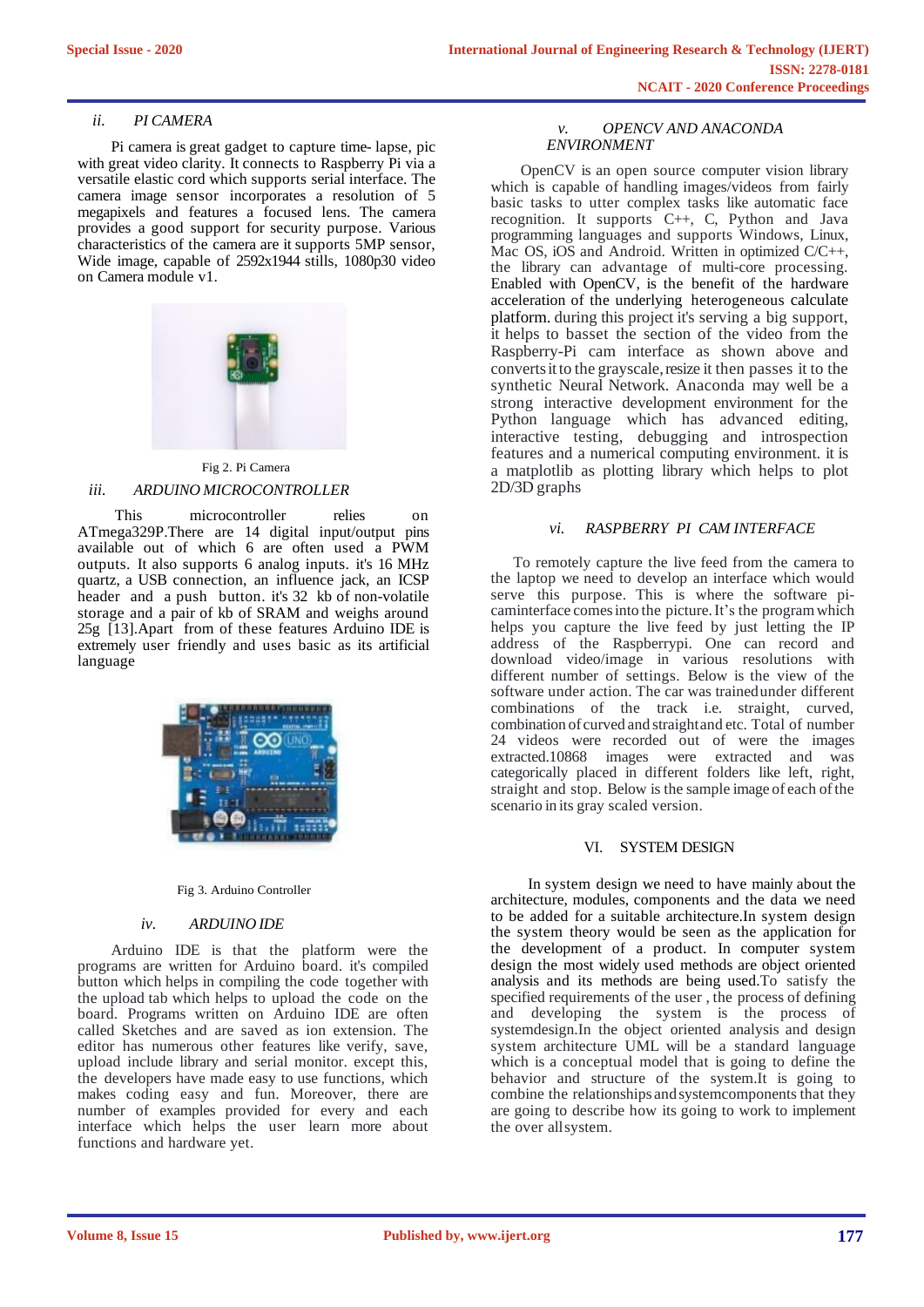## *B. ARCHITECTURE*



## *C. DATA FLOWDIAGRAMS*

The graphical representation of the flow of data through the information processing system modelling its the process aspects is the data flow diagram. The data flow diagram can be used as a preliminary or a first step to create the overview of the system without going into the depth of the detail and later in such a way it can be gone depth into the process. The visualization of data processing can be one of the advantages of the data flow diagram. The main aim of data flow diagram is that it shows what the type of information should be taken as the input and the output will be taken from the system, and howthe data will be assessed and stored will be seen in the data flow diagram.

## *D. SEQUENCE DIAGRAM*

The object interactions which are arranged in time sequence shows the sequence diagram. There will be a scenario in which it involves and depicts the objects and classes and the messagesis going to exchange between the objects which is going to carry out all the functionalities based on a suitable scenario. They are going to get associated typically some cases are being used with the development of the system under the view of logical process.*.*

The event diagram or the event scenario is also called as the sequence diagram. The sequence diagramconsists of the objects, different processes and the vertical parallel lines that they are going to occur one after the other simultaneously and based on the occurence the messages are going to exchange between them based on the horizontal arrows they are going to occur. In the graphical manner the simple runtime scenarios allows the specification process.gt5v4

## *E. SEQUENCE DIAGRAM*

The object interactions which are arranged in time sequence shows the sequence diagram. There will be a scenario in which it involves and depicts the objects and classes and the messagesis going to exchange between the objects which is going to carry out all the functionalities based on a suitable scenario. They are going to get associated typically some cases are being used with the development of the system under the view of logical process.*.*

The event diagram or the event scenario is also called as the sequence diagram. The sequence diagramconsists of the objects, different processes and the vertical parallel lines that they are going to occur one after the other simultaneously and based on the occurence the messages are going to exchange between them based on the horizontal arrows they are going to occur. In the graphical manner the simple runtime scenarios allows the specification process.gt5v4

## *F. SENSOR BASED CONTROL*



Fig 5. Sequence Diagram

*G. IMAGE BASED CONTROL ( ANIMAL /PERSON)*



Fig 6. Sequence Diagram of Animal Detection

## *H. USE CASE DIAGRAM*

In the use case diagram its going to identify the other types of the diagrams which are going to be accompanies by the other types of the diagrams. The use case diagramis going to give the complete details of the work. It is going to provide a higher view of the system as it is said based on the use case diagramwe are going to see the real work and it provides the graphical representation and in the simplified manner it shows that how it actually works



Fig 7. Use Case Diagram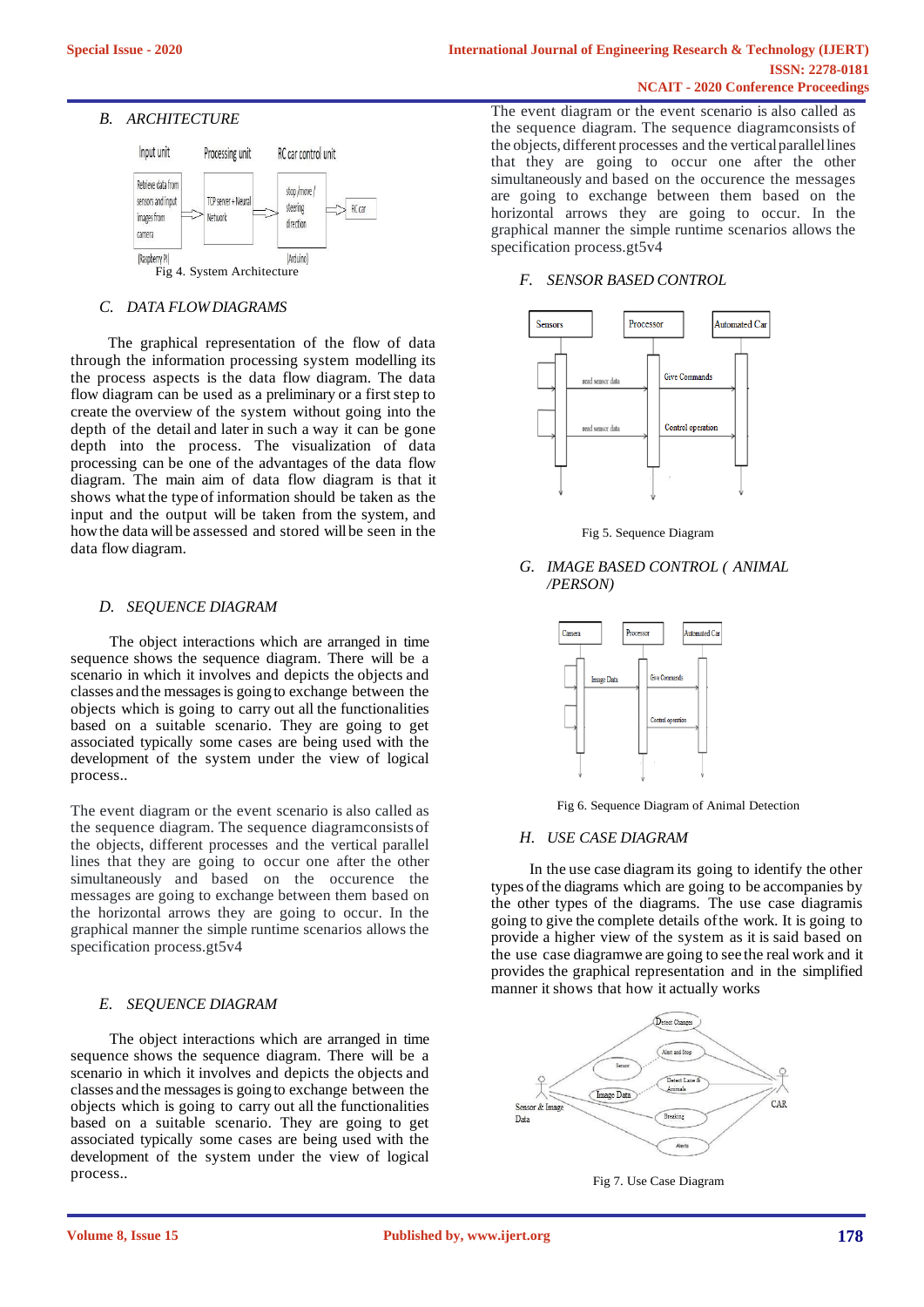## VII. IMPLEMENTATION

The implementation of a system is combining the individual modules and making the systemto work as whole in order to assure that all models works together interactively.

#### *I. ANIMAL DETECTION*

Fromthe deep neuralnetworks we are going to obtain the correct predictions and to get it correctly the data should be preprocessed.

1. Mean subtraction

2. Scaling by some factor

We are going to use the deep neural network which contains the following two basic functions such as the preparingandpreprocessing of images.

#### *I. BLOCK DIAGRAM OF ALGORITHM*



Fig 8. Block diagram of algorithm ALGORITHM:

Step 1: Image/video acquisition from the camera.

Step 2: Convert video to frames.

Step 3: Store images of each animal as database which is used as training set for our program.

Step 4: The database is going to compare with the captured images.

Step 5:Use im read function to read the image and Preprocessing is done on that image. Perform Blob detection on the frame and blobs are matched with images from training database images.

Step 6: And check if it is matching or not.

Step 7: To identification of that animal is desired or not. An array is created and program is written for each animal to be identified.

Step 8: Intimation or alert

*J. PRE-PROCESSING*

The input image type and feature extraction depends on the image processing.

Some common methods are:

- Denoising:applying a Gaussian or simple box filter for de noising.
- To increase the speed we use down sampling.
- Binary images uses morphological operations.
- Some factor uses scaling method..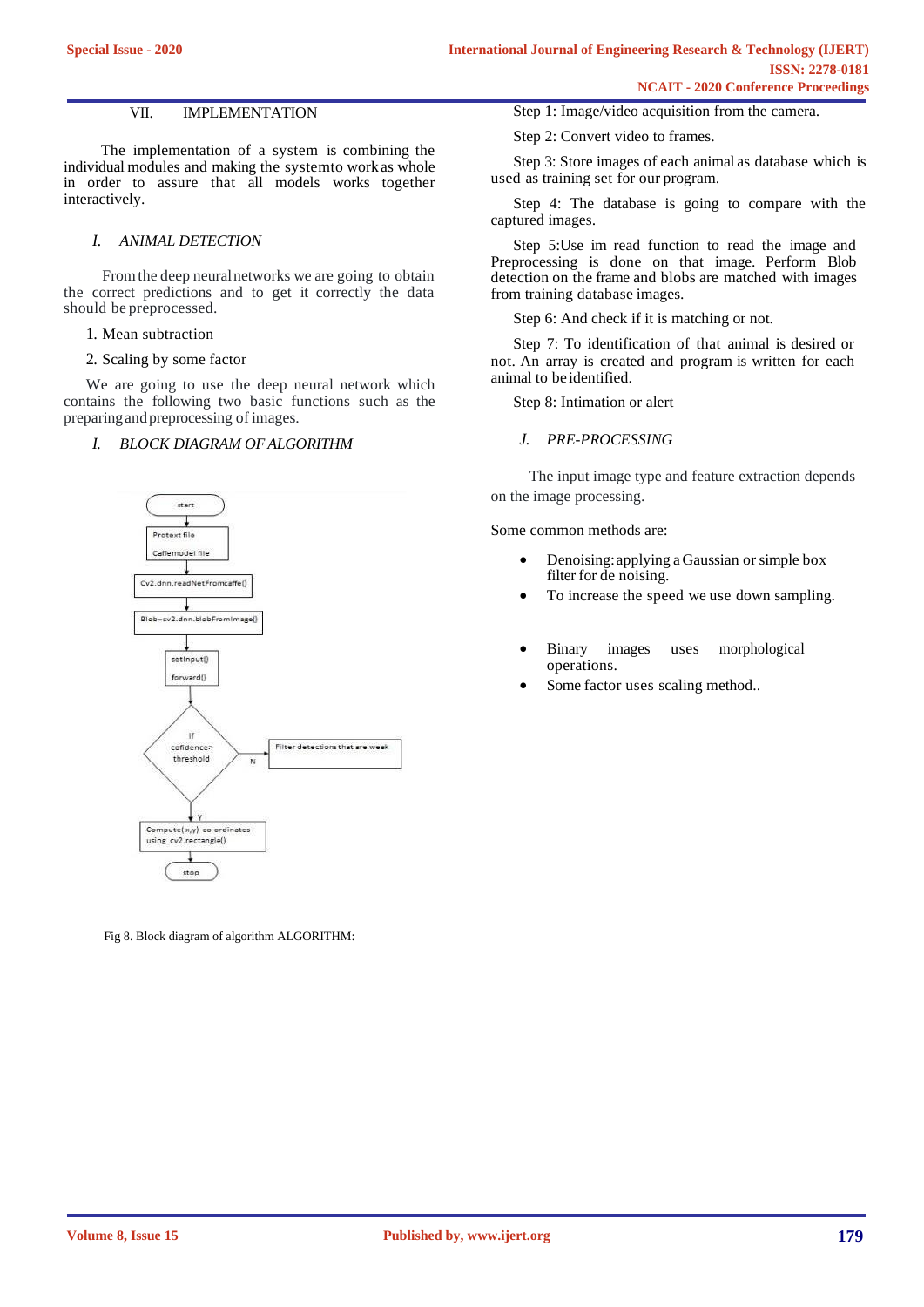## *K. IMAGE SEGMENTATION*

The image segmentation used in this is a threshold segmentation. To put it simply, the threshold of the grey scale image segmentation is to identify a range in the image of the compared with the threshold and accordingly to the results to the corresponding pixel is divided into two categories, the for ground and background.

- The threshold will be determined.
- The threshold value will be compared with the pixel value.

# *L. POT HOLE DETECTION*



## *M. ALGORITHM (METHODOLOGY)*

In this WORK, a visual approach is proposed that does not require any machine learning algorithms in the same fashion as the related work presented in the previous section.



Fig 10. *methodology*

In our work we are going to fix the camera inside the vehicle around some angle of 120 degree. Based on the camera resolutions we are going to get the clarity of the images as well as we have used the 5mp camera for our work and when the resolution increases we are going to get a blur image and if the resolution decreases we are going to get a very good picture without any kind of blur.

# VIII. RESULTS

## *N. POTHOLE DETECTORMODEL*

A model which is used to detect a potholes and it consists of the following parts such as raspberry pi, arduino and power supply which is used to detect a potholes.



Fig 11. Model which detects the Potholes

## *a. POTHOLEIMAGE*

This isthe one among the image orthe data what we have been collected and it is the pothole image where the image is first converted to grey scale image using suitable algorithms and givesthe correct result.



Fig 13. Output of Pothole Detection

## *b. HUMAN DETECTION*

In this detection the humans are going to detect and the accuracy will be based on the what type of camera and based on the lens ormegapixel its going to give the accuracy of the image.